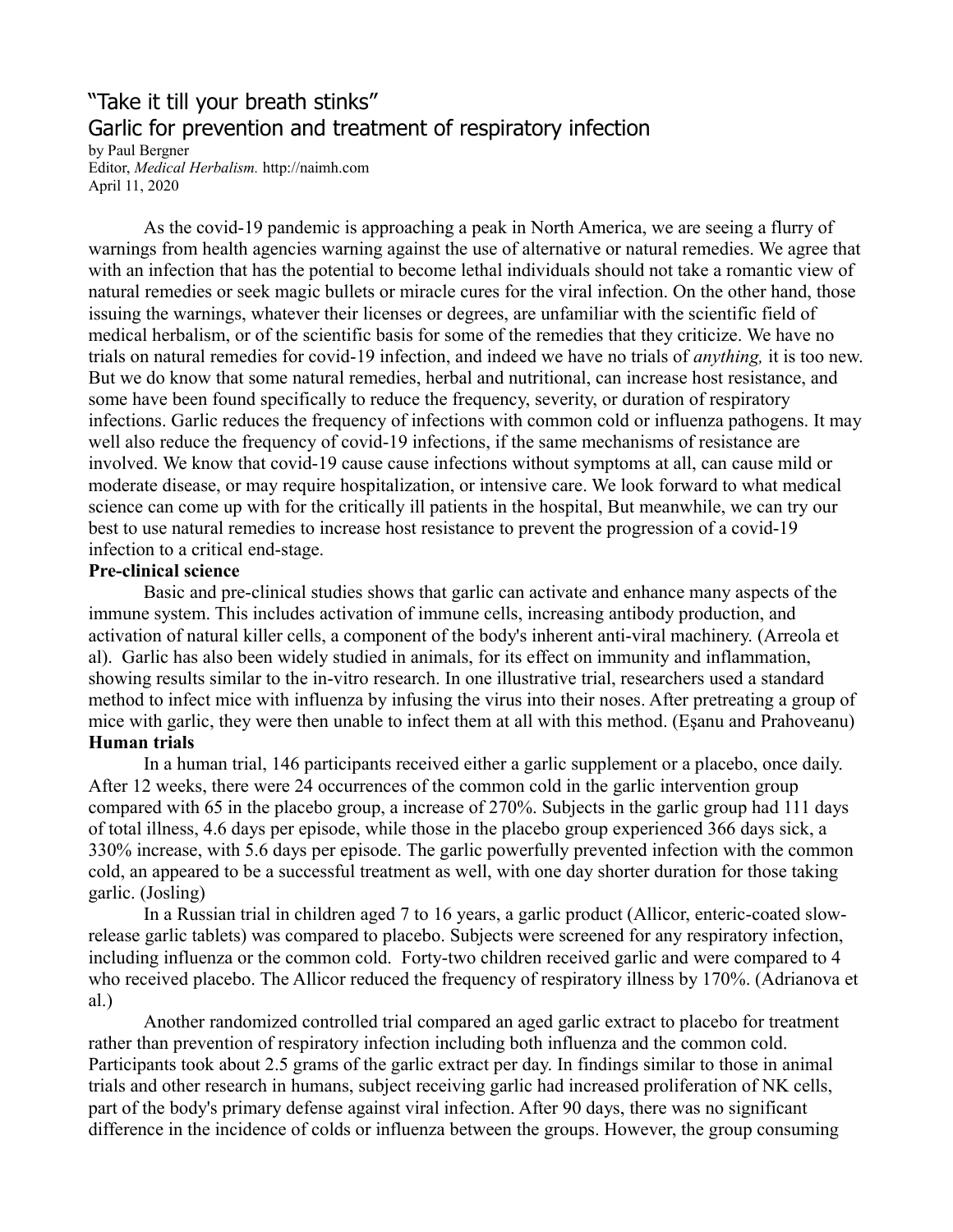garlic had significantly reduced symptom scores (21% fewer). The garlic group also had 76% fewer days with decreased activity (53 in the garlic group, vs 126 in the placebo group), also also 61% fewer days lost per episode of illness. (Nantz et al.)

"Take it till your breath stinks."

Garlic appears to act in part through enhancing immunity and host resistance to infection. It's breakdown product may also have direct antimicrobial effects in the lungs and respiratory tract. When garlic is ingested, and then digested, most of its its odorous breakdown products are cleared within a few hours. Of the four main compounds responsible for "garlic breath" the major constituent that persists in the serum is allyl methyl sulfide (AMS). This not only is AMS infused in the serum for 24 hours or more after an oral garlic serving, but it is excreted through the lungs, the pores of the skin, and the urine. And it has also been found to have antimicrobial properties. In one trial of experimental pneumonia in pigs, AMS was first found to inhibit a common pneumonia-causing bacterium for pigs in the lab dish. Then pigs were given garlic in their feed. Later when infected with the same microbe experimentally, only 27% of the garlic-fed pigs showed pneumonia lesions in the lungs, compared to 47% of the pigs who did not receive garlic.(Becker et al.) Another aromatic compound from garlic excreted through the lung is diallyl disulfide (DAD). DAD was found in the lab dish to inhibit the growth of three different classes of bacteria, and also yeasts. (Uzun et al.) In another trial, DAD also inhibited the processes that lead to biofilm formation among microorganisms (Hongman et al.) DAD also activates neutrophils, one of the key immune cells in acute infections (Schepetkin et al.)

The garlic odor on your breath, even if perhaps socially offensive, may in fact be delivering antimicrobial, anti-biofilm, and immune stimulating components of garlic directly to the lungs, and disinfecting the airway from the inside out. "Take it till your breath stinks" might be a useful motto for the covid-19 pandemic.

Paul Bergner is director of the North American Institute of Medical Herbalism and editor of the *Medical Herbalism* journal. He has practiced nutrition and medical herbalism since 1973. He has trained more than 400 student residents through an academic year in teaching clinics for clinical nutrition and medical herbalism since 1996. He has taught both medical herbalism and clinical nutrition at both the undergraduate and graduate levels of the university, and has developed and delivered more than 500 hours of Continuing Education for herbalists, nutritionists, acupuncturists, nurses, and naturopathic physicians. He is author of the *Healing Power of Garlic*, the *Healing Power of Echinacea, Goldenseal and the Immune Herbs*, *The Healing Power of Minerals and Trace Elements*, and four other books on herbalism, nutrition, ethnobotany, Chinese medicine, and naturopathic medicine.

## **References**

Andrianova IV, Sobenin IA, Sereda EV, Borodina LI, Studenikin MI. Effect of long-acting garlic tablets "Allicor" on the incidence of acute respiratory viral infections in children. Terapevticheskii Arkhiv 2003;75(3):53–6. Hiltunen 2007

Becker PM, van Wikselaar PG, Mul MF, Pol A, Engel B, Wijdenes JW, van der Peet-Schwering CM, Wisselink HJ, Stockhofe-Zurwieden N. Actinobacillus pleuropneumoniae is impaired by the garlic volatile allyl methyl sulfide (AMS) in vitro and in-feed garlic alleviates pleuropneumonia in a pig model. Vet Microbiol. 2012 Jan 27;154(3-4):316-24.

Hongman H, Yifang W, Gongliang Z, Yaolei Z, Longquan X, Hongshun H, Yue W, Meishan L. Effects of Sulfide Flavors on AHL-Mediated Quorum Sensing and Biofilm Formation of Hafnia alvei. J Food Sci. 2018 Oct;83(10):2550-2559.

Josling P. Preventing the common cold with a garlic supplement: a double-blind, placebo-controlled survey. Advances in Therapy 2001;18(4):189–93.

Nantz MP, Rowe CA, Muller CE, Creasy RA, Stanilka JM, Percival SS. Supplementation with aged garlic extract improves both NK and γδ-T cell function and reduces the severity of cold and flu symptoms: a randomized, doubleblind, placebocontrolled nutrition intervention. Clinical Nutrition 2012;31(3):337–44.

Schepetkin IA, Kirpotina LN, Khlebnikov AI, Balasubramanian N, Quinn MT. Neutrophil Immunomodulatory Activity of Natural Organosulfur Compounds. Molecules. 2019 May 10;24(9).

Uzun L, Dal T, Kalcıoğlu MT, Yürek M, Açıkgöz ZC, Durmaz R. Antimicrobial Activity of Garlic Derivatives on Common